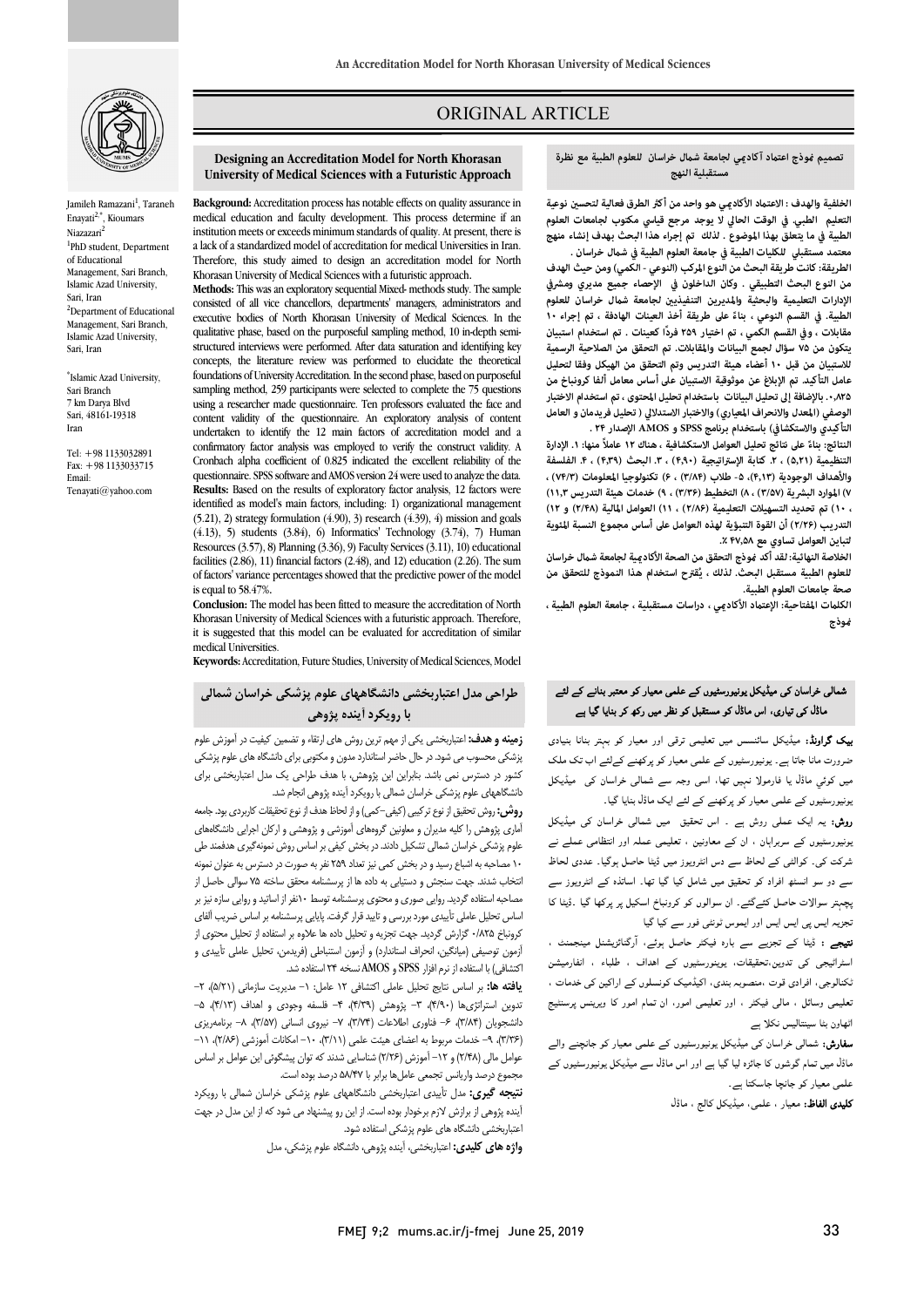## **INTRODUCTION**

 Accreditation started to spread worldwide since the 1990s. It refers to the formal control and quality assurance process by which the agency or its programs can be reviewed and approved to ensure that the minimum acceptable standards certification of the performance(1). Accreditation is a collegial process based on peer and self-assessment. The two main advantages of this process are the improvement of quality control is often performed every 5 to 10 years (2). Moreover, accreditation facilitates the observation of the quality of services provided and facilitates the assessment of service providers (3). Establishing the accreditation process health institutions (4). Education is a competitive sector and higher education institutions progressively depends on the quality of services provided. Accreditation is a tool that contributes to competitiveness in the worldwide health recognition of their users but more and more, to the attraction of financing, guaranteeing the present and future sustainability of the organization(6). In many countries, the maintenance of educational standards is a governmental task; by contrast in the United States accreditation is peerare met and linked to the approval, recognition, and academic quality and public accountability. This continuing is also a good way to continuously promote the activities of market (5). It is clear that the success not only depend on the driven, and authorizing associations are funded by the payments of member institutions and organizations (7).

 The accreditation process involving all areas of organizational behavior and operations usually involves a optimized and accessible to support the constant and sustainable quality improvement. Also, it is frequently sponsored by a non-governmental agency and external evaluators who are regularly used to check compliance and feedback from this group will indicate a level of quality improvement (8, 9). Quality improvement plays a pivotal role in meeting the needs of customers and helps organizations voluntary program, and is consistent to the standards that are compatibility of the facility with prescriptive standards, so the stay competitive (10).

 clinical medicine, and health care system, it is crucial to develop and extend the main indicators and dimensions of accreditation in order to respond to the social problems of medical education. It is suggested that accreditation-related strengthen processes that support quality in medical education. 9 themes have been introduced by Blouin et al. (2018) as the results of accreditation establishment at the medical school, which include: governance, faculty members' development, monitoring, documentation, making and revision of policies and procedures, continuous quality development, curriculum reforms, and academic Due to the close relationship between medical education, activities drives medical universities to implement and engagement, data gathering and analysis, continuous quality responsibility (11).

requires educational institutions to recognize the future and future studies. Future studies in higher education have focused on areas such as forecasting students' numbers, Knowledge-based decision making in the current world financial needs, and academic disciplines' trends (12).

 Comparing the accreditation standards of Iran's University of Medical Sciences with some international accreditation models shows that, despite the fact, there are abundant measures which are not sufficiently comprehensive and do Association is currently focusing on the design of an Federation for Medical Education) standards includes 9 domains, 35 sub-domains, and two levels: basic standards that are mandatory and qualitative standards that are generic benchmark and are globally applicable (13). Few studies have examined the compliance of these standards in Iran's University of Medical Sciences (14, 15). At the present time, the principles of future studies in the field of medical education have not been developed (16). In a study, five nursing education: faculty members and clinical education assistants, students, curriculum, clinical facilities, and not provide appropriate feedback. The European University accreditation process at European level. The WFME (World selective. According to the WFME, basic standards are a factors were identified as accreditation indicators for clinical teaching-learning activities (17).

Iran, these institutions have insufficient quality (18). Considering that the capabilities of health systems and University of Medical Sciences in Iran are clearly not defined and do not have a desirable design, the questions arise as studies approach? And what accredited model can be developed to evaluate North Khorasan University of Medical Sciences? Therefore, this study aimed to design an accreditation model for North Khorasan University of ֦ In spite of many efforts in accrediting higher education in what aspects of the accreditation are essential in future Medical Sciences with a futuristic approach.

# **METHODS**

 This study followed a mixed methods sequential explanatory strategy. First, a qualitative method and then a quantitative experts and authorities responsible for accreditation standards. These specialists worked in various departments and sections of the university and included the following method were performed. The sample included mostly by category:

 1. Managers and vice-chancellors of educational and research departments.

 2. Executive and educational staff of the colleges (Faculty Members, training staff and Faculty deans).

 In the qualitative phase, in-depth semi-structured interviews indicators in accreditation standards with a futuristic approach. In this way, they were selected by purposeful sampling method. After performing 10 Interviews which conducted in depth and semi-structured (30-45 min), data that adequate and quality data are collected to support the study. Then, using the obtained key concepts, a review of related literature was conducted to elucidate various dimensions of these concepts. In the next step, using a set of was created which its face and content validity were confirmed by 10 professors, supervisor professor, and were performed to identify the main factors and key saturation was created. Data saturation ensures researchers concepts gained, a questionnaire consisting of 75 questions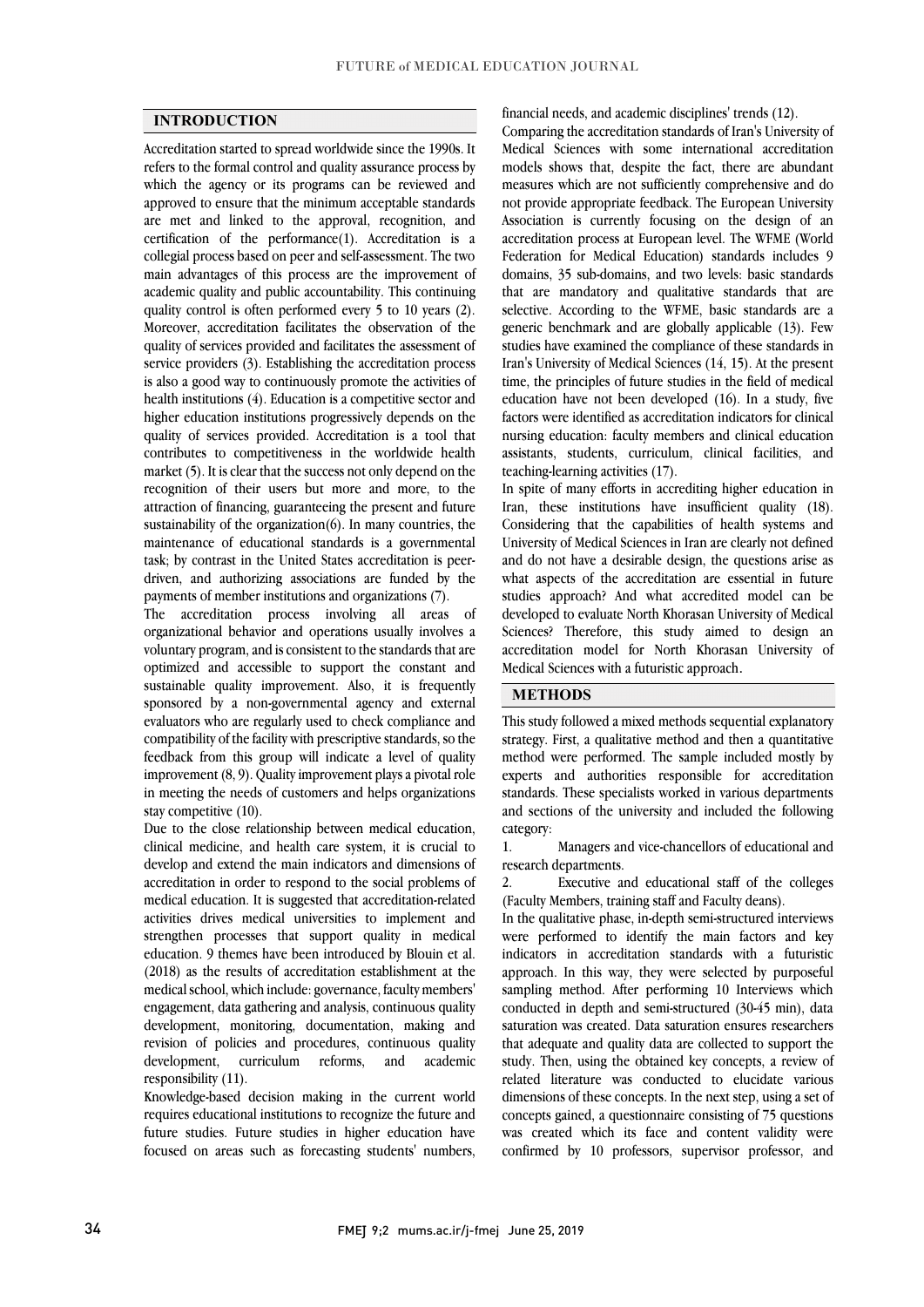main factors until it eventually leads to a model. According to the Cochran formula, the sample size of the study was 300 participants who were selected through purposeful sampling. In this quantitative phase, 259 completed faculty members, educational and research vice chancellors, educational experts, medical education specialists and departments' managers) were gathered. The distribution of questions 'options included a Likert Value Spectrum of 5, of which 1 assigned for very low and 5 consultant. At this stage, the researcher seeks to explore the questionnaires from included participants (students, determined for very high.

The construct validity of the questionnaire was confirmed through confirmatory factor analysis. The reliability of this tool was also measured by three criteria: 1- Cronbach's alpha; and then convergent validity based on the Average Variance Extracted (AVE) and divergent validity using the Fornell and 2- Compound reliability (CR); 3- The load factor coefficients Larcker matrix method obtained.

 To analyze the data in the qualitative phase of research, (2005) was used. The starting point for this analysis was to focus on the question and purpose of the research. First, the text has been read repeatedly by the researcher to be immersed in the text so as to obtain general understanding. all codes to be extracted and named. Then, given the differences and similarities, codes were categorized into classes, and at the end, for each concept, the evidence was quoted from the text. In the quantitative phase, descriptive statistics (confirmatory factor analysis, exploratory factor analysis, and Friedman test) were used with SPSS and Amos software. This study was approved by ethical committee of inductive content analysis based on Shannon's method Then the text has been read word by word continually till statistics such as mean, standard deviation (SD), frequency, frequency percentage, and inferential the University.

## **RESULTS**

 In order to identify the accreditation dimensions with future studies approach, the researcher analyzed the content of the interviews' data, literature review, and the completed questionnaires. The distributed questionnaire concepts. For example: What do you think the dimensions of the university's accreditation standards with a futuristic approach are? What are the factors affecting the Medical Sciences?). After collecting questionnaires, the basic concepts that were derived from the analysis of interviews and literature reviews were classified as secondary concepts. The result of this process was the extraction of 75 university accreditation indicators; then was contained questions related to the interviews' extracted accreditation standards of the North Khorasan University of exploratory factor analysis was carried out.

 Investigating the factor structure of the research questionnaire, the exploratory factor analysis and principal component analysis using varimax rotation were used. The sample size is sufficient and Bartlett's test was used to determine the correlation between the variables. The KMO value of 0.802 indicates that the sample size is adequate to perform the factor analysis and the feasibility of reducing the data to a series of hidden factors. According to the results of indicates a high correlation between the terms, continued Kaiser-Meyer-Oaklin (KMO) criteria were used to test that the the Bartlett test  $(X2 = 47607.262, Sig = 0.001)$  which Factor analysis was allowed.

 The 75 items obtained from the qualitative and open exploratory factor analysis. This means that 75 items can be named in 12 factors (accreditation dimensions of the North Khorasan University of Medical Sciences) by combining terms that refer to a common theme. The emerged coding phase were reduced to 12 factors during variances are shown in Table 1.

| Table 1. Reliability coefficients of the accreditation model for North Khorasan University of Medical Sciences by factor<br>analysis |                                       |                                      |                                                   |  |  |
|--------------------------------------------------------------------------------------------------------------------------------------|---------------------------------------|--------------------------------------|---------------------------------------------------|--|--|
| <b>Accreditation dimensions</b>                                                                                                      | Cronbach's alpha<br>coefficient $(a)$ | <b>Composite reliability</b><br>(CR) | <b>Average Variance</b><br><b>Extracted (AVE)</b> |  |  |
| Existential philosophy and goals                                                                                                     | 0.88                                  | 0.82                                 | 0.54                                              |  |  |
| Develop strategies                                                                                                                   | 0.91                                  | 0.88                                 | 0.65                                              |  |  |
| Organizational Management                                                                                                            | 0.88                                  | 0.91                                 | 0.65                                              |  |  |
| Information Technology                                                                                                               | 0.83                                  | 0.87                                 | 0.60                                              |  |  |
| Manpower                                                                                                                             | 0.90                                  | 0.83                                 | 0.61                                              |  |  |
| planning                                                                                                                             | 0.91                                  | 0.82                                 | 0.65                                              |  |  |
| educational facilities                                                                                                               | 0.87                                  | 0.78                                 | 0.55                                              |  |  |
| Faculty-related Services                                                                                                             | 0.84                                  | 0.71                                 | 0.51                                              |  |  |
| Financial factors                                                                                                                    | 0.81                                  | 0.71                                 | 0.53                                              |  |  |
| Research                                                                                                                             | 0.76                                  | 0.81                                 | 0.51                                              |  |  |
| Education                                                                                                                            | 0.72                                  | 0.79                                 | 0.54                                              |  |  |
| <b>Students</b>                                                                                                                      | 0.83                                  | 0.70                                 | 0.53                                              |  |  |

 $\overline{\phantom{0}}$ 

Total 0.82 0.71 0.54

ׇ֚֡֡֡֬

Ī

l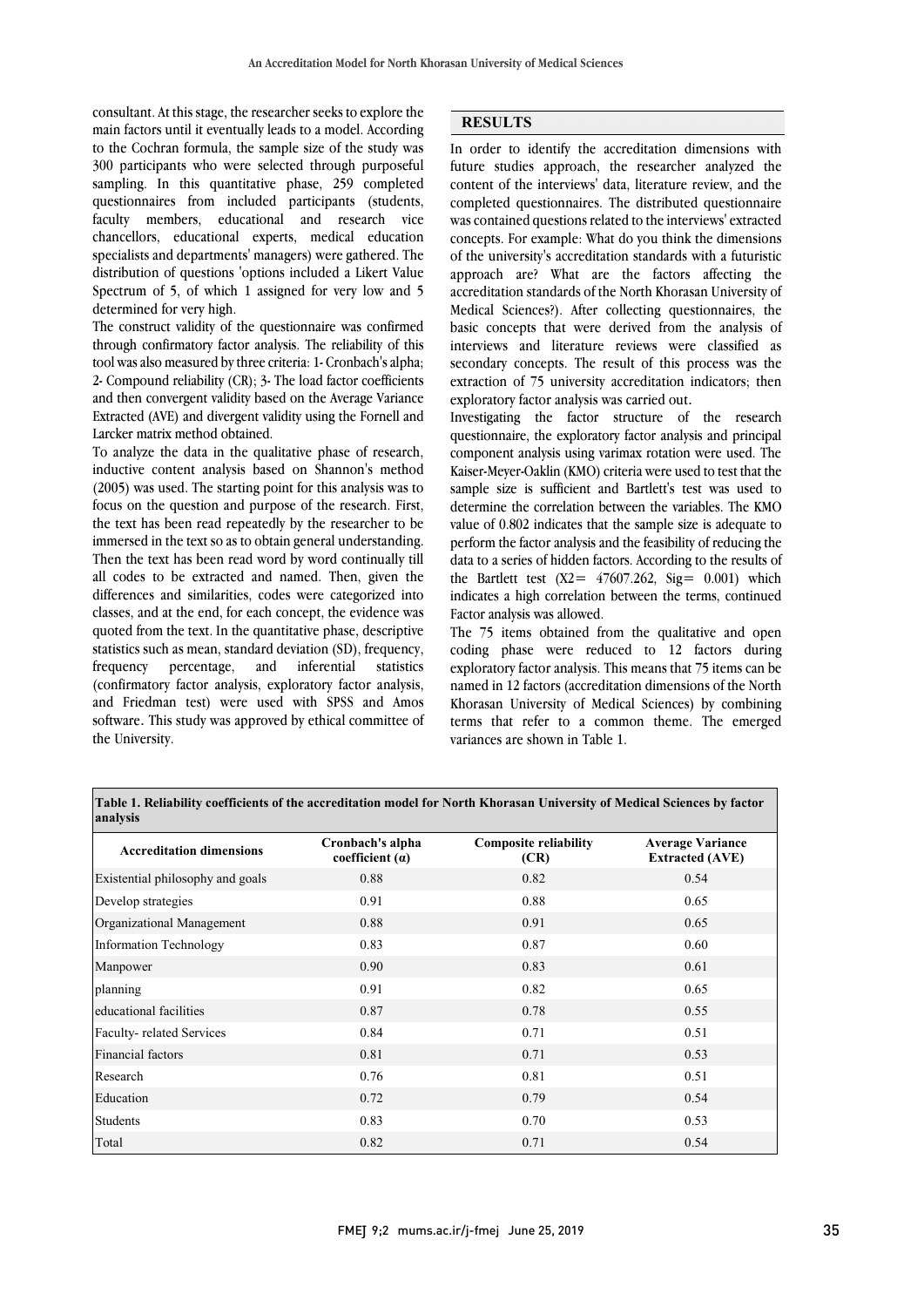The predictive power of these factors was obtained on the equal to 58.47%. Therefore, for the development of the accreditation model of North Khorasan University of Medical Sciences, 12 factors were identified: 1) Organizational management  $(5.21)$ , 2) Strategy formulation  $(4.90)$ , 3) 5) Students  $(3.84)$ , 6) Information technology  $(3.74)$ , 7) Human resources (3.57), 8) Planning (3.36), 9) Services related to the members of the board scientific (3.11), 10) Educational facilities (2.86), 11) Financial factors (2.48) and basis of the total percentage of factor cumulative variance Research (4.39), 4) Existential philosophy and goals (4.13), 12) Education (2.26).

 Cronbach's alpha and composite reliability (CR) of all variables were higher than 0.7, which points to the internal consistency and good internal stability of the factor analysis model.

 By examining the kurtosis and skewness values, the distribution of the factors was normal. In order to study the multivariate normality, the value of the normalized kurtosis coefficient (Mardia's coefficient) obtained (484.94), which was ress than  $1 + 1 = 75(70) = 5760$ , so there was no<br>deviation from the multivariate normality. Considering t value and factor loading, all factors related to the accreditation dimensions were acceptable; therefore they were good indicators for assessing the 12 accreditation was less than P (P+1) =75(76) =5700, so there was no factors of University of Medical Sciences.

 To validate the accreditation model of University of Medical Sciences and to investigate the relationship between 12 approved factors and the accreditation variable of University of Medical Sciences, the results were analyzed. In table 2, the divergent validity of the model. These matrices test whether concepts or measurements that are not supposed to be related are actually unrelated. The main diameter of this extracted matrix is the square root of the Average Variance Extracted ( $\sqrt{AVE}$ ) of accreditation factors. Based on the Fornell and Larker matrices have been shown to evaluate the square root of extracted mean values, the correlation of each<br>factor with itself was greater than its correlation with other factors, which indicates good divergent validity and validates the model of accreditation. The accreditation model of University of Medical Sciences along with standardized square root of extracted mean values, the correlation of each regression coefficients is shown in Figure 1.

 Absolute fit indices determine how a model is fitted with the relevant factors. Absolute fit indices are the most basic and fundamental criteria for checking the integrity of the data according to the proposed model or hypothesis, which are and covariance of the two observed and developed models. Accordingly, the fitness of the model was accessed. The Goodness of fit index (GFI) and Comparative Fit Index (CFI), as the main indexes of fitness were over 0.9, which indicates the optimal fitness of the model. Also, the other fitting based on the Root Mean Square Residual (RMR  $= 0.041$ ) and the Root Mean Square Error of Approximation (RMSEA = measured based on the differences between the variances indexes (AGFI, NFI, and IFI) had acceptable values. Finally, 0.92), the model had appropriate fitness (Table 3).

# **DISCUSSION**

 Today, the issue of accreditation in Health Care Systems, Educational Institutions, and University has become a specific place with the aim of creating and promoting a safety culture and quality of patient care, as well as improving applicable to all healthcare organizations and, according to the World Health Organization, this program has had the greatest impact on the promotion of global accreditation standards. Accordingly, in exploratory factor analysis, 12 Sciences have been identified with a futuristic approach: 1. Organizational management, 2. Strategy development, 3. Research, 4. Existential philosophy and goals, 5. Students, 6. Information technology, 7. Human resources, 8. Planning, 9. organizational performances. Accreditation standards are accreditation factors of North Khorasan University of Medical

> l I

j **Table 2. Comparative Matrix of the square root of Extracted Average Variance (AVE) and Correlation Coefficients of Variables (0.54)**

| <b>Accreditation dimensions</b>  | Cronbach's alpha<br>coefficient $(a)$ | <b>Composite reliability</b><br>(CR) | <b>Average Variance</b><br><b>Extracted (AVE)</b> |
|----------------------------------|---------------------------------------|--------------------------------------|---------------------------------------------------|
| Existential philosophy and goals | 0.88                                  | 0.82                                 | 0.54                                              |
| Develop strategies               | 0.91                                  | 0.88                                 | 0.65                                              |
| Organizational Management        | 0.88                                  | 0.91                                 | 0.65                                              |
| <b>Information Technology</b>    | 0.83                                  | 0.87                                 | 0.60                                              |
| Manpower                         | 0.90                                  | 0.83                                 | 0.61                                              |
| planning                         | 0.91                                  | 0.82                                 | 0.65                                              |
| educational facilities           | 0.87                                  | 0.78                                 | 0.55                                              |
| Faculty-related Services         | 0.84                                  | 0.71                                 | 0.51                                              |
| Financial factors                | 0.81                                  | 0.71                                 | 0.53                                              |
| Research                         | 0.76                                  | 0.81                                 | 0.51                                              |
| Education                        | 0.72                                  | 0.79                                 | 0.54                                              |
| Students                         | 0.83                                  | 0.70                                 | 0.53                                              |
| Total                            | 0.82                                  | 0.71                                 | 0.54                                              |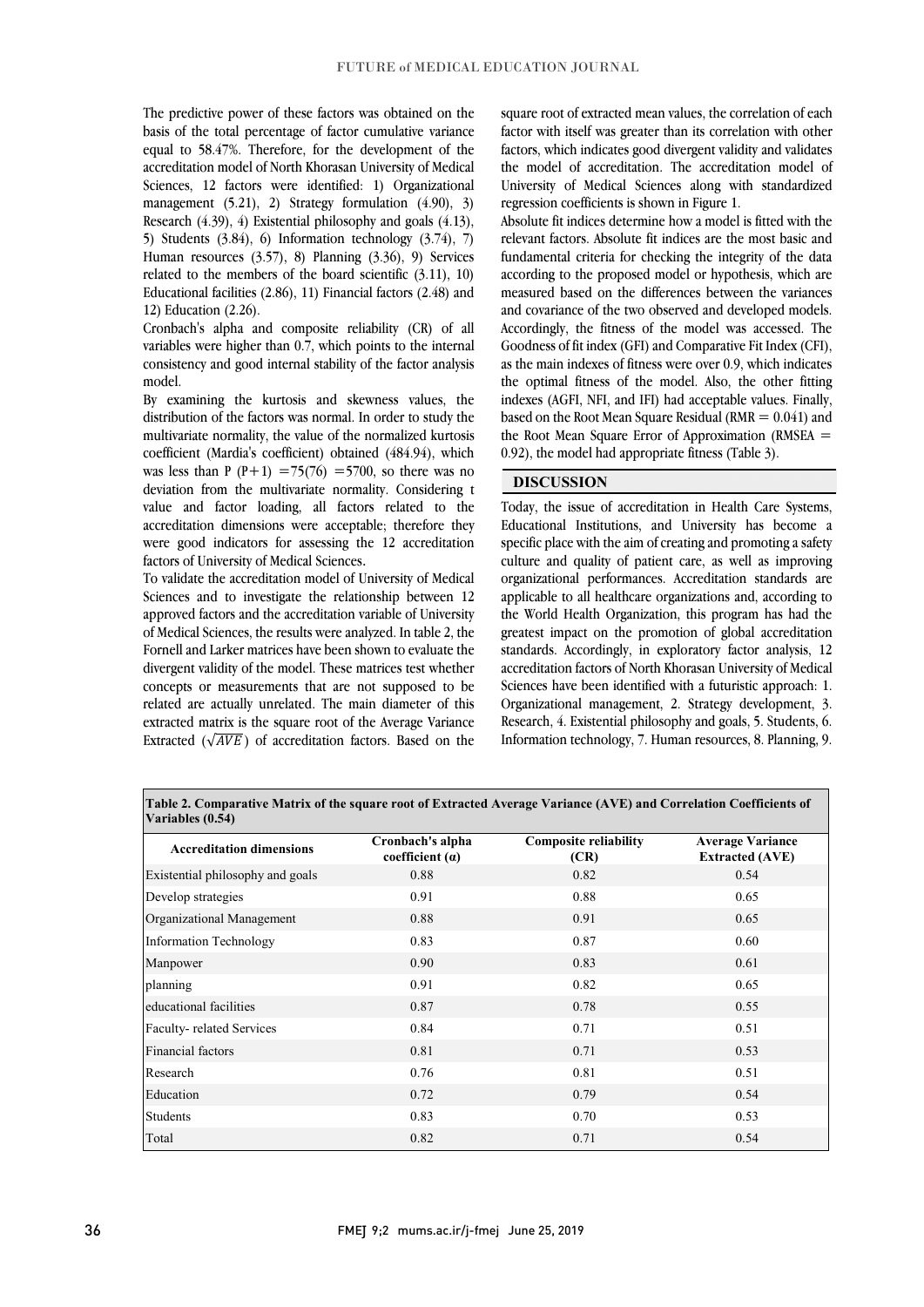

**Figure 1. Accreditation Model of North Khorasan University of Medical Sciences (Standardized Regression Coefficients)**

| Table 3. Accreditation Model (Relationship between Dimensions Identified with Accreditation Model) |                  |                         |                |  |  |  |
|----------------------------------------------------------------------------------------------------|------------------|-------------------------|----------------|--|--|--|
| <b>Fit indices</b>                                                                                 | Desirable amount | <b>Indicator values</b> | Interpretation |  |  |  |
| Chi-square (chi-square)                                                                            |                  | 8507.69                 |                |  |  |  |
| Degrees of freedom                                                                                 |                  | 2681                    |                |  |  |  |
| Chi-square ratio to the degree of freedom $(\gamma 2 / df)$                                        | Less than 5      | 3.17                    | Optimal        |  |  |  |
| The Goodness of Fit Index (GFI)                                                                    | More than $0.9$  | 0.91                    | Optimal        |  |  |  |
| Modified Goodness of fit Index (AGFI)                                                              | More than $0.8$  | 0.84                    | Optimal        |  |  |  |
| Root Mean Square Error of Approximation<br>(RMSEA)                                                 | Less than $0.1$  | 0.09                    | Optimal        |  |  |  |
| Root Mean Square Residual (RMR)                                                                    | Less than $0.05$ | 0.04                    | Optimal        |  |  |  |

Faculty services, 10. Educational facilities, 11. Financial factors and 12. Education.

Naseri et al.'s (2010) study aimed at developing standards of clinical education in nursing, led to the proposed 55 standards in five dimensions: faculties and clinical educators,

students, curriculum, clinical facilities, and teaching activities. The dimensions of students, faculty and human resources were similar to our finding (17). Also, the Department of Professional Training and Quality Assurance of Atlanta's Technical Training Courses, in its 2017 guide,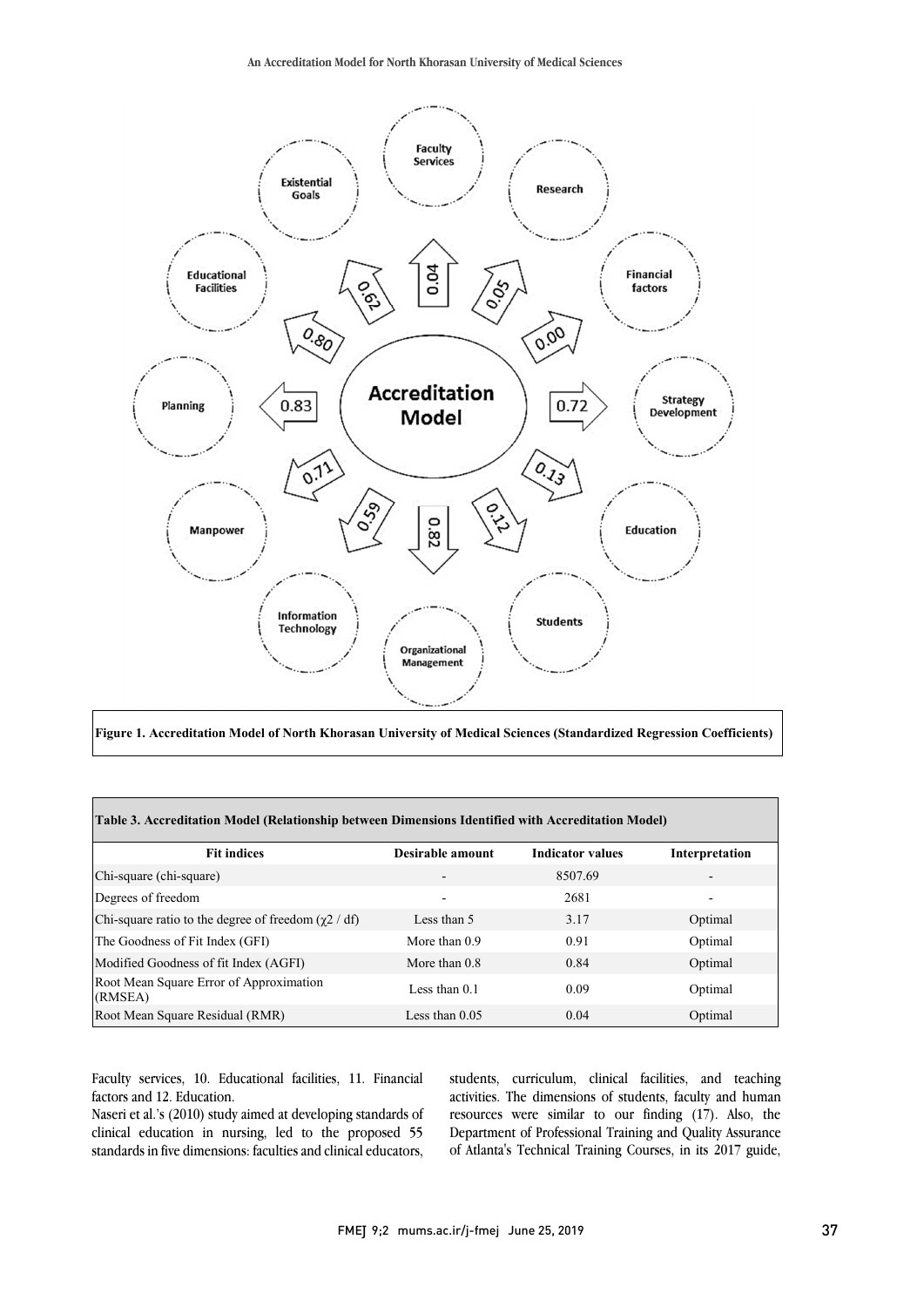introduced 10 main dimensions of accreditation, Quality Assurance of Atlanta's Technical Training Courses, in its 2017 guide, introduced 10 main dimensions of accreditation, which included the mission, training programs, institutional plans and objectives, strategic planning, learning resources, physical resources and technical infrastructure, financial resources, human resources, organizational structure, and student services and activities (19).

The Western Association of Schools and Colleges (WASC) has expressed four its main commitments and standards: 1) Defining the goals of the institution and the results of training; 2) Achieving educational outcomes through core activities; 3) Developing and using resources and Organizational structures for quality assurance and sustainability, 4) Establishment of an organizational commitment for quality assurance, institutional learning and development (7); which is similar to the results of this study. Another very important standard in the field of medical education was the WFME Global Standards for Basic Medical Education that its nine dimensions are almost similar to our results, including nine dimensions of mission and goals, a curriculum, student assessment, students, faculty / staff, educational resources, program evaluation, clinical governance and executive management, as well as continuous renewal (20).

The overall structure of organizational performance improvement models such as Malcolm Baldridge and EFQM (European Foundation for Quality Management), which are also suggested to improve the performance of educational institutions and Universities, are comparable to those of the present study. For example, in the Baldrige model, the leadership, strategy, customers, workforce, results, and operations have been recommended for performance excellence. Baldridge model is one of the most influential, rigorous and systemic approaches to the assessment, planning, and improvement of organizations (21). In the EFQM model, leadership, strategy, individuals, partnerships and resources, processes, products and services, customer goals, staffing goals, and the goals of society have been addressed (22, 23). Higher customer focus, effective communication, identification of strengths, costs savings, increased knowledge, commitment and service quality are some of the potential benefits of applying the EFQM model  $(24).$ 

Accreditation and the availability of standards will improve the risk management and help University of Medical Sciences to strengthen patient safety and create a culture of patient safety. The structured and constructive evaluation of University of Medical Sciences is possible, even in multifaceted and critical conditions (25). It is expected that by applying the Accreditation Model of University of Medical Sciences with a future study approach, not only the commitment of managers and staff will enhance and improve the level of education and empowerment of employees, but it will also assess all aspects of management and will improve operations and job performances. On the other hand, identifying main factors and dimensions of accreditation in different fields and different working areas which helps to senior management and policy makers is an important factor

in monitoring and controlling the systems. Also, attention to the accreditation dimensions with the future study approach in University of Medical Sciences improves the integrity of health services management, creates a database of medical services, increases safety and reduces the risks for patients and employees, offers education and consultation to other organizations; furthermore provides health services and reduces costs by focusing on increasing the efficiency and effectiveness of the services.

Considering the role of futuristic and forward-thinking education in making a better future for the medical education systems, the nature of the time-consuming, costly and collaborative of these studies, point out that the creation of the intellectual, scientific and cultural contexts is needed in the medical education. Of course, future study and forecasting at the national level needs its infrastructure, including the training of future study methods as a scientific mechanism for providing the necessary components of decision making and policy in Macro level, creation of integrated infrastructures and information systems, material and spiritual support for future studies to formulate national strategies and policies for the development of medical education. Also, considering that the medical education system and the health system emphasis is to make a better future, and medical education is a process that is inherently forward-looking and contemplative, it seems that capacity building for the future is essential and participation of experts, researchers, and faculty members to promote accreditation standards is needed.

One of the limitations of the present study was the lack of appropriate resources related to the subject and purpose of the study, which could influence the discussion and interpretation of the results.

Validity and reliability of the model designed for the accreditation of North Khorasan University of Medical Sciences was appropriate in this study. The use of this model is recommended for the accreditation of similar medical science universities. Academic accreditation has a special place in the process of ensuring the minimum standards in management, educational, research, student, advisory and clinical services, and will further enhance the quality of these activities at universities and higher education institutions. Therefore, achieving academic accreditation models in accordance with native culture is one of the priorities of the monitoring and evaluation system. Using the accreditation model of University of Medical Sciences with a futuristic approach can be helpful to ensure continuous improvement in the quality of academic services and can be used as a standard tool by foreign evaluators and policymakers of the health system.

### **Ethical considerations**

Ethical issues (Including plagiarism, informed consent, misconduct, data fabrication and/or falsification, double publication and/or submission, redundancy, etc.) have been completely observed by the authors.

# **ACKNOWLEDGEMENT**

The cooperation and assistance of the deputy head of